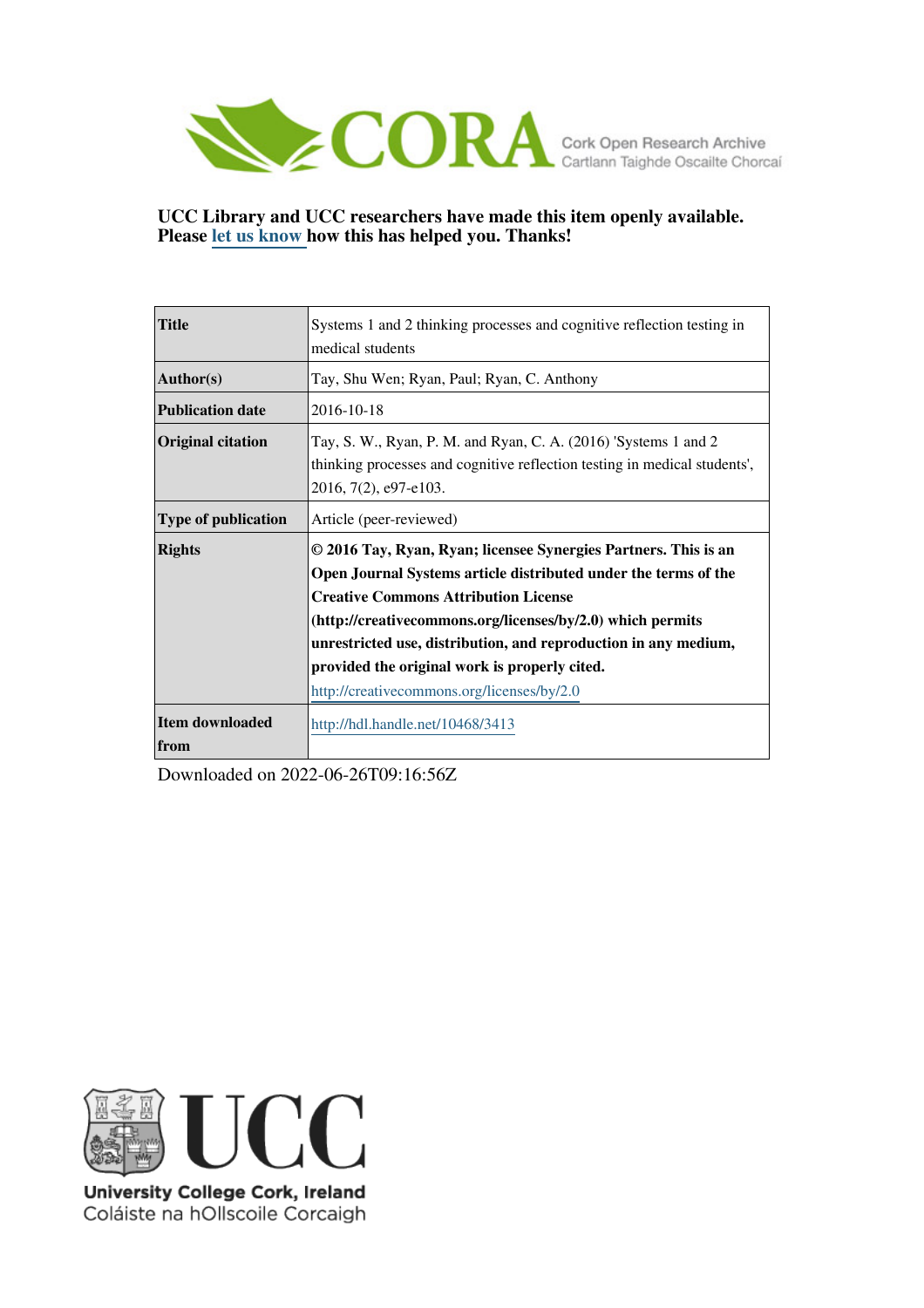# **Canadian Medical Education Journal**

*Major Contribution*

## **Systems 1 and 2 thinking processes and cognitive reflection testing in medical students**

*Shu Wen Tay, 1,2 Paul Ryan,1,2,3 C Anthony Ryan1,2*

<sup>1</sup>Department of Neonatology, Cork University Maternity Hospital, Ireland <sup>2</sup>Department of Paediatrics and Child Health, University College Cork, Ireland <sup>3</sup>Teagasc, Moorepark, Fermoy, Co. Cork, Ireland

Published: October 18, 2016

CMEJ 2016, 7(2):e97-e103 Available at [http://www.cmej.ca](http://www.cmej.ca/)

© 2016 Tay, Ryan, Ryan; licensee Synergies Partners

This is an Open Journal Systems article distributed under the terms of the Creative Commons Attribution License [\(http://creativecommons.org/licenses/by/2.0\)](http://creativecommons.org/licenses/by/2.0) which permits unrestricted use, distribution, and reproduction in any medium, provided the original work is properly cited.

### **Abstract**

**Background**: Diagnostic decision-making is made through a combination of Systems 1 (intuition or patternrecognition) and Systems 2 (analytic) thinking. The purpose of this study was to use the Cognitive Reflection Test (CRT) to evaluate and compare the level of Systems 1 and 2 thinking among medical students in pre-clinical and clinical programs.

**Methods**: The CRT is a three-question test designed to measure the ability of respondents to activate metacognitive processes and switch to System 2 (analytic) thinking where System 1 (intuitive) thinking would lead them astray. Each CRT question has a correct analytical (System 2) answer and an incorrect intuitive (System 1) answer. A group of medical students in Years 2 & 3 (pre-clinical) and Years 4 (in clinical practice) of a 5-year medical degree were studied.

**Results:** Ten percent (13/128) of students had the intuitive answers to the three questions (suggesting they generally relied on System 1 thinking) while almost half (44%) answered all three correctly (indicating full analytical, System 2 thinking). Only 3-13% had incorrect answers (i.e. that were neither the analytical nor the intuitive responses). Non-native English speaking students (n = 11) had a lower mean number of correct answers compared to native English speakers (n = 117: 1.0 s 2.12 respectfully:  $p < 0.01$ ). As students progressed through questions 1 to 3, the percentage of correct System 2 answers increased and the percentage of intuitive answers decreased in both the pre-clinical and clinical students.

**Conclusions:** Up to half of the medical students demonstrated full or partial reliance on System 1 (intuitive) thinking in response to these analytical questions. While their CRT performance has no claims to make as to their future expertise as clinicians, the test may be used in helping students to understand the importance of awareness and regulation of their thinking processes in clinical practice.

Correspondence: Tony Ryan, Department of Neonatology, Cork University Maternity Hospital, Ireland; Phone: 00353 21 4920500; Email: <u>tony.ryan@ucc.ie</u> e97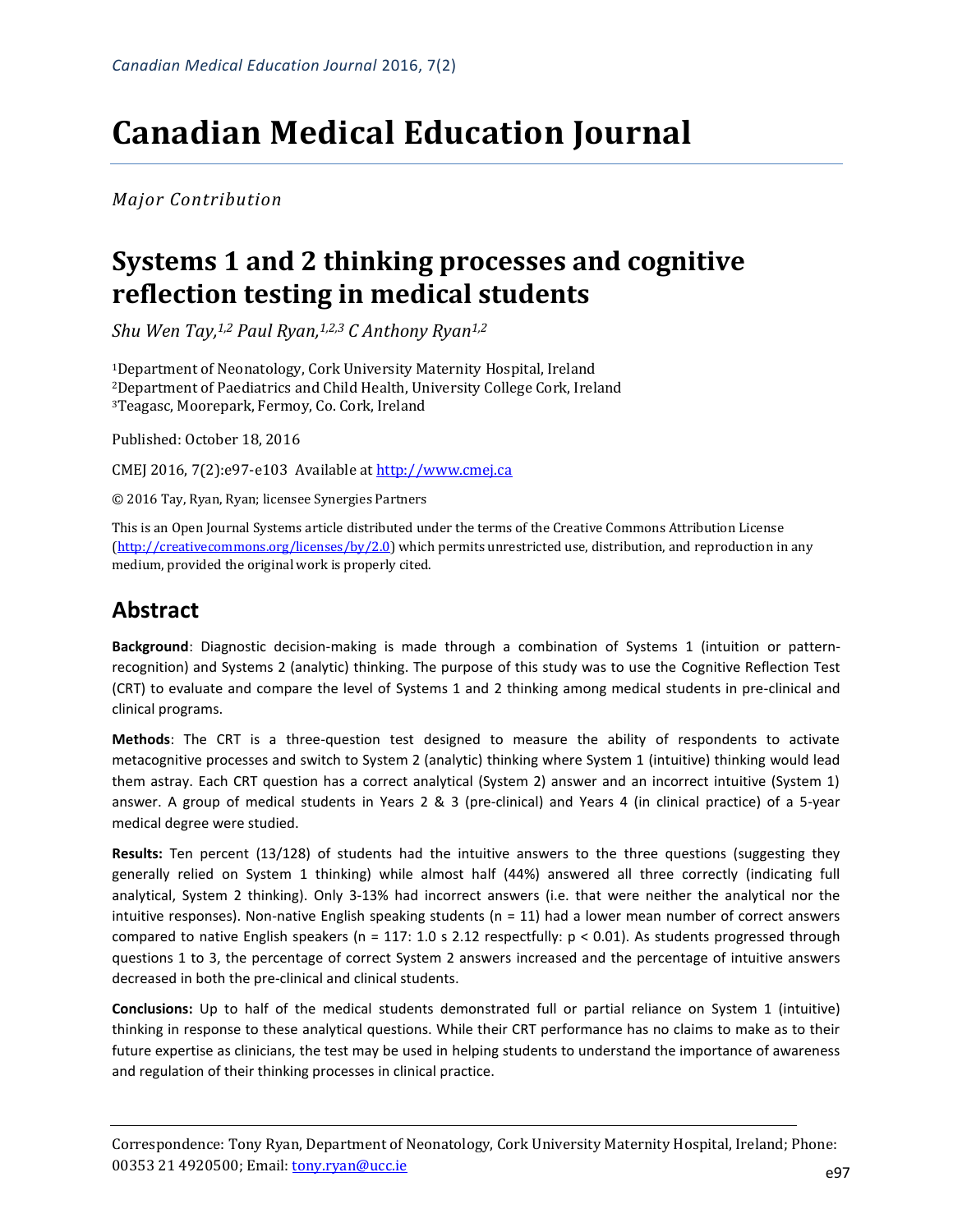#### **Introduction**

Making a diagnosis is central to medical practice. A correct diagnosis sets off a chain of events, investigations, and therapeutic treatments, that lead to appropriate management. This is done through clinical reasoning, the "cognitive process that is necessary to evaluate and manage a patient's medical problem." $1$  Some experts estimate that 75% of diagnostic failures can be attributed to clinician diagnostic thinking failure from multiple causes including inadequate knowledge, faulty data gathering, and/or faulty verification.<sup>2</sup> Thus, the clinician's ability to provide safe, high-quality care is dependent upon their ability to reason, think, and judge.

Despite the importance placed on patient safety in the modern curriculum<sup>3</sup>, medical education at present has built an environment that does not always actively promote development of clinical reasoning. Educators recognize its importance in developing expertise, but it is often not an explicit educational objective. $4$  Part of this is due to the belief that clinical reasoning will be acquired on its own over time with practice and an accumulation of knowledge.<sup>5</sup> Norman and Eva<sup>6</sup> in a systematic review of the literature, concluded that strategies directed at encouraging both analytical and non-analytical reasoning could lead to some gains in diagnostic accuracy. Thus, knowing how doctors think, make decisions, and make errors in thinking is important for novice and expert clinical decision makers, but also for educators who will need to have multiple strategies to teach both analytical and non-analytical reasoning.<sup>7</sup>

Decision-making is complex. It is partly based on the dual-process theory of Epstein and Hammond,<sup>8</sup> recently popularized in Daniel Kahneman's book "Thinking Fast and Slow."<sup>10</sup> Two families of cognitive operations, called System 1 (intuitive) and System 2 (analytical) thinking, are used in decision-making. System 1 thinking is often described as a reflex system, which is "intuitive" and "experiential" or "pattern recognition", which triggers an automated mode of thinking. It is generated without much conscious effort and channels the available information through a subconscious pattern recognition based on similar past situations;<sup>11,12</sup> this is often described as the "gut feeling". When problems are routine and when under time constraint, System 1 kicks in. When an individual is more dependent on System 1 thinking (for example, HALT: "hungry, angry, tired or late" or under conditions of illness, substance abuse or emotional distress), the accuracy of decision-making can be adversely affected. $14$  Nevertheless, there is evidence that System 1 thinking is an indispensable element of clinical decision-making in physician primary care. 15,16 Although System 2 (analytical) thinking is more deliberate than System 1, the latter is not necessarily less capable. On the contrary, complex cognitive operations eventually migrate from System 2 to System 1 (i.e. become more automatic) as proficiency and skill are acquired and pattern matching has replaced effortful serial processing.

System 2 is the more "analytical," "deliberate" and "rational" side to the thinking process. It is pieced together by logical judgment and a mental search for additional information acquired through past learning and experience.<sup>17,18</sup> The data are then processed carefully, through a conscious application of rules, making it a much slower and cognitively demanding process but more likely to lead to better decisions. The analytical system is engaged usually when there is uncertainty, complexity, or the outcomes give little room for error but there is time to think.<sup>19,20</sup> System 2 thinking is slow, requiring significant cognitive effort, and, though it is less prone to error, is not foolproof.

Experts, drawing upon greater quantities of information within their field, are occasionally subject to cognitive errors and biases, by picking up the wrong information or "distracting cues", resulting in diagnostic errors. When used alone, System 2 thinking can lead to poorer performance by slowing action processes down. Experience, despite being a yardstick of the expert, does not necessarily translate into better performance. Indeed, experience, without feedback or reflection, can often be the fertile ground for the development of faulty thinking.  $21,22$ 

Thus, Systems 1 and 2 thinking are useful in the right place and the right time; indeed, they complement each other. Taken together, they promote greater efficiency in thinking, decision-making and action,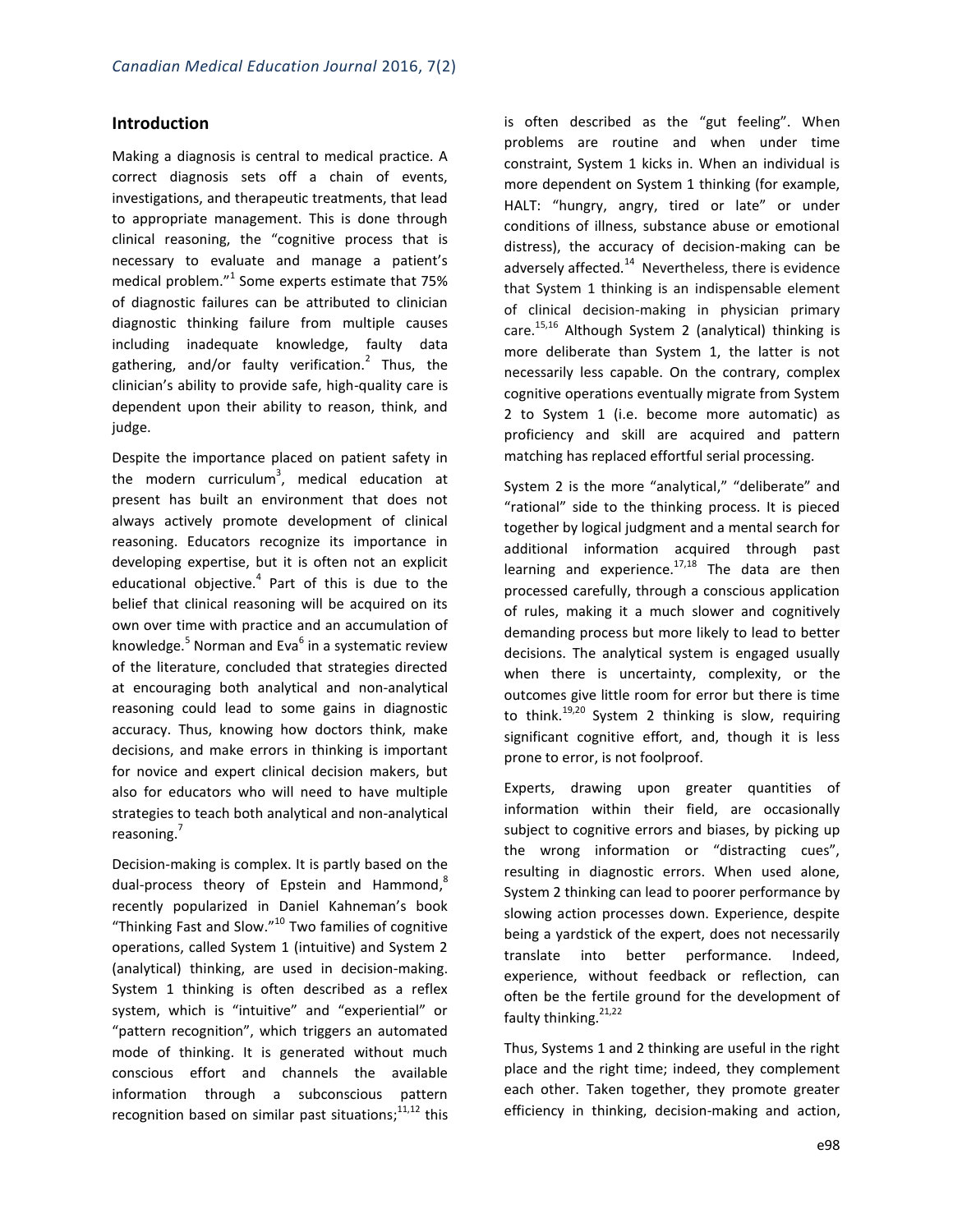and help bring order to chaos and uncertainty. $^{23}$ Whether to use Systems 1 or 2 thinking in a given clinical situation depends on the complexity of the situation in relation to the individual's capabilities, past experiences, and self-confidence.

The Cognitive Reflection Test (CRT) is a threequestion test designed to measure respondent's ability to activate metacognitive processes allowing them to switch to System 2 thinking. In other words, it is the disposition to resist reporting the response that first comes to mind. $^{24}$  As explained by the CRT inventor Shane Frederick: "The three items on the CRT are "easy" in the sense that their solution is easily understood when explained, yet reaching the correct answer often requires the suppression of an erroneous answer that springs "impulsively" to mind." In his study, Frederick has shown a reduction in intuitive answers as the questions precede from question 1 to 3 and also a gender bias with better performance among the male population.<sup>24</sup> The CRT has also been used in a group of judges in the United States.<sup>25</sup> Judges are thought to be predominantly intuitive thinkers, picking up on intuitive clues that lead them to reach conclusions that they later rationalize. This study showed that only two thirds of the judges gave the right (deliberative) answer to one or more of the three CRT questions, confirming a significant reliance on System 1 (intuitive) thinking in the remaining responses. Of course, these results are not generalizable as to how judges think in courtroom practice. Nevertheless, the CRT may have been a useful exercise in encouraging the judges to be aware of and to regulate their thinking, in particular metacognition, the executive function that turns on their System 2 thinking that can, among other things, expose their cognitive biases.

The CRT has not, to our knowledge, been tested in the medical profession. The aim of this study was to evaluate the level of Systems 1 and 2 thinking in medical students using the CRT. Since the development of clinical expertise is often associated with more automatic System 1 thinking, we also wanted to compare the CRT responses of students in clinical practice ("experts") and those in pre-clinical years ("novices"). We also wished to test the question progression improvement phenomenon and the possible gender bias seen above.<sup>21</sup> Although not a specific aim of this study, we believe the CRT

test, when used with students, can help them understand the differences between intuitive and analytical thinking in decision making in clinical practice.

#### **Methods**

The assessment tool used in this study was the internationally validated CRT, originally developed as a measure of a type of cognitive ability.<sup>24</sup> The questions, along with the intuitive (incorrect) and the analytical (correct) answers, are as follows:

CRT question 1: This question required respondents to evaluate the cost of a ball given that the total cost of a bat and a ball was \$1.10 and the bat cost \$1.00 more than the ball. An intuitive (impulsive) answer that the ball costs \$0.10 does spring to mind by subtracting \$1.00 from \$1.10. However, should this be the case, the total cost of the bat and ball would be \$1.20, which is incorrect. Hence, the right answer is \$0.05.

CRT question 2: This question asks respondents to evaluate, if 5 machines take 5 minutes to make 5 widgets, how long does is take 100 machines to make 100 widgets. Again, the impulsive answer that springs to mind is 100 minutes, but if one were to take a step back and consider, it would take 1 machine 5 minutes to make 1 widget. Therefore, it would take 100 machines 5 minutes to make 100 widgets.

CRT question 3: This question gave the background of a lily patch in a pond. Each day the lily patch doubled in size. It takes 48 days for the lily patch to cover the entire pond and respondents are asked how long it would take for the lily pad to cover half the pond. The intuitive answer would be to take the half of 48 (day 24), but logically, if the patch were to double in size every day, the day before it covers the entire lake it would cover half the lake (day 47).

Thus the correct answers are, in summary, 5, 5 and 47, while the intuitive answers are 10, 100 and 24, respectfully.

After obtaining ethical approval from Research Ethics Committee of the Cork Teaching Hospitals, medical students in the School of Medicine, University College Cork, from Years 2 & 3 (preclinical), and Years 4 (in clinical practice) of a 5-year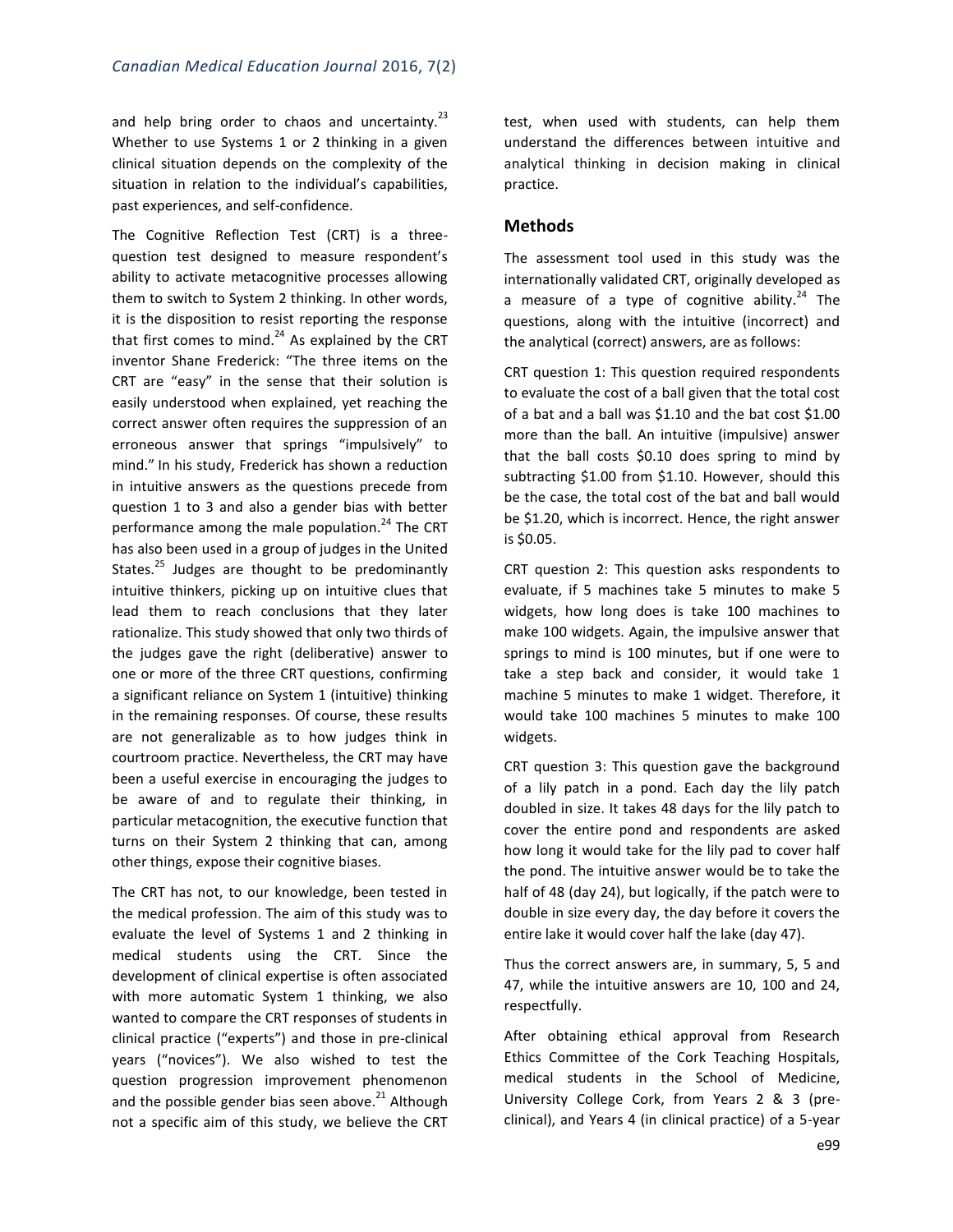Medical Degree course were approached to participate in this study. The CRT was distributed to students at the end of a lecture, thus allowing them 10-15 minutes to complete the CRT, in addition to a few demographic questions. A voluntarily completed response was taken to indicate consent for participation. Respondents were assured that participation was anonymous and would have no bearing on their future medical education. Statistical analysis was by student *t*-test for continuous data and Spearman rank correlation to test the association between ranked variables.

#### **Results**

There were approximately 90 students in the preclinical and 90 students in clinical class, i.e. 180 students in total, of whom 130 (72%) completed the survey. Two students had previously been exposed to the CRT and were excluded. Of the remaining 128 students, 49 were male and 79 were female, while 61 were pre-clinical and 67 were clinical students. Ten percent of students (13/128) answered none of the CRT questions correctly, 21% (27/128) answered one correctly, 25% (32/128) answered two questions correctly while 44% (56/128) answered all three correctly. Over half of respondents (56%) obtained the correct (analytical) answer to the first question, with 40% giving the intuitive answer. More than two thirds of respondents (70%) got the second question right, with 22% getting the intuitive answer. For question 3, 77% of respondents got the right answer, with 14% getting the intuitive answer. The mean number of questions answered correctly was 2.02. The students returned a total of 388 questions: 67% (259) were correct answers, 25% (97) were intuitive answers and 8% (32) were incorrect answers.

The outcomes from the individual three questions, by pre-clinical and clinical students, are presented in Table 1 and Figure 1. The percentage of correct answers increased as the questions progressed from question 1 to 3. At the same time, the percentage of intuitive answers decreased, while incorrect responses ranged between 3 to 13%.

**Table 1. Responses to the CRT questions by preclinical students and students in clinical practice**

|                   | <b>Correct</b><br>Answer | System 1<br>intuitive or<br>"impulsive" | <b>Incorrect</b><br>Answer | Total |
|-------------------|--------------------------|-----------------------------------------|----------------------------|-------|
|                   | % (n)                    | Answer                                  | % (n)                      |       |
|                   |                          | % (n)                                   |                            |       |
| <b>Question 1</b> |                          |                                         |                            |       |
| Pre-Clinical      | 65 (39)                  | 30(18)                                  | 5(3)                       | 100   |
| Clinical          | 49 (33)                  | 49 (33)                                 | 3(2)                       | 100   |
| <b>Question 2</b> |                          |                                         |                            |       |
| Pre-Clinical      | 73 (49)                  | 15 (10)                                 | 12 (8)                     | 100   |
| Clinical          | 65 (40)                  | 30(18)                                  | 5 (3)                      | 100   |
| <b>Question 3</b> |                          |                                         |                            |       |
| Pre-Clinical      | 84 (56)                  | 10(7)                                   | (8)<br>6                   | 100   |
| Clinical          | 69 (42)                  | 18 (11)                                 | 13(8)                      | 100   |

**Figure 1. Correct answers increased and intuitive answers decreased in both pre-clinical and clinical students as they progressed from question 1 to 3**



Pre-clinical respondents gave 5-10% more correct and 2-10% less intuitive answers than their clinical counterparts for each question (Figure 1). However, pairwise analysis of the means showed no significant differences between pre-clinical and clinical respondents.

Approximately 9% (11/128) of respondents were international students who did not have English as a childhood language. There was a significant difference between the mean number of correct answers of students who had English as a childhood language (2.12, *n* = 117) and those who did not (1.0,  $n = 11$ : t test;  $p < 0.01$ ). Conversely, respondents who were non-native English speakers gave significantly more intuitive answers (1.6, *n* = 11) than English speakers (0.7, *n* = 117: t test; *p* < 0.01). There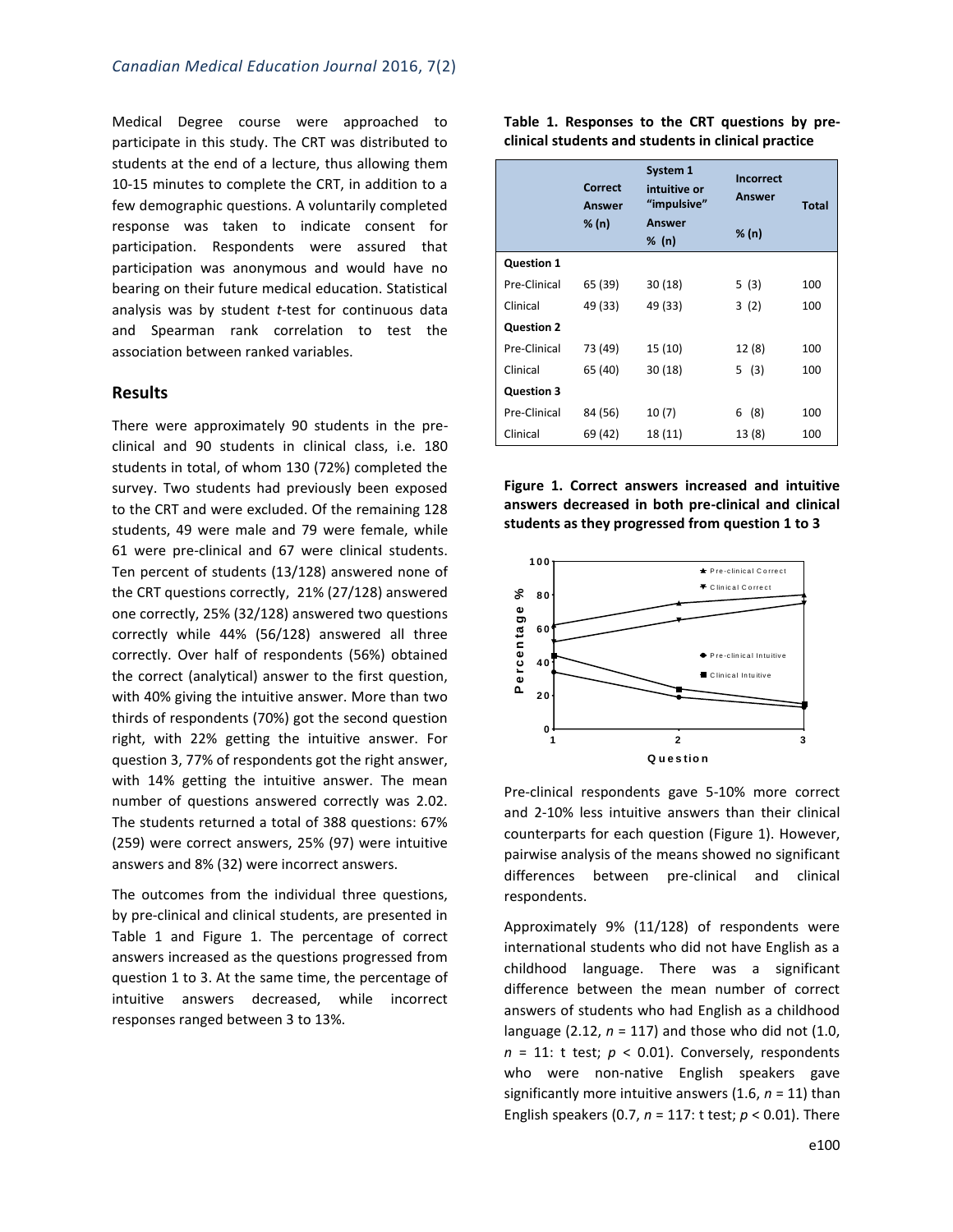was no relationship between age of respondents, or gender of respondents (male n = 49 and female *n* = 79) and correct (72% vs 65%), intuitive (23% vs 27%) or incorrect (5% vs 8%) answers, respectively.

#### **Discussion**

The CRT is designed to measure the ability of respondents to activate thinking processes that switch to System 2 thinking where System 1 (more intuitive) thinking might lead them astray. To our knowledge, this is the first study to test the CRT on medical students. Our study confirmed that less than half (44%) of the medical students answered all three questions correctly (i.e. were fully metacognitive in engaging System 2 thinking) while one in 10 students answered none of the questions right (suggesting they did not think metacognitively to engage System 2 thinking and generally relied on intuitive thinking). Thus, more than half of the students demonstrated full or partial reliance on intuitive thinking in responding to these analytical questions.

A minority of students (< 13%) had incorrect answers that were neither the analytical nor the intuitive responses. It is possible that these students may have recognized they should switch from System 1 thinking (i.e. they activated some metacognitive processes), but were unsuccessful in their System 2 thinking. Using focus groups to ask participants to explain the manner in which they went about solving each question would have answered this conundrum. However, this was outside the scope of the current study but a useful direction for further research. Finally, a small number of students in this study did not have English as a childhood language and had lower correct responses. A lower level of functioning in the English language may have affected their score due to a less accurate sense of the situations being described in the problems.

As was seen in Frederick's studies and also in the present study, System 2 responses increased and System 1 answers decreased with progression through the CRT questions. $^{24}$  According to Frederick, the first question is commonly regarded as the easiest and the third, the hardest. Thus, when confronted with problems of a harder nature, respondents use their System 2 processes to override their System 1 intuitive processes to obtain the correct answer. Fredrick found that men scored higher than women on the CRT. He postulated that men, supposedly having more learned skills in mathematics, were less likely to go with the intuitive responses.<sup>24</sup> We found no gender differences in the CRT scores in our study; however, it was not powered enough to show a significant difference if one existed.

The CRT is a test of cognition and care must be taken not to interpret these results as an index of the medical students' current or future clinical reasoning. Performance on a math problem has relatively low stakes compared with health care decision-making.Low scoring students may have faulty mathematical intuition based on the CRT, but there is no evidence as yet to say they have faulty intuition in general, particularly medical intuition. It may be of interest in a future study to link CRT responses to subsequent clinical decision-making. However, it is most unlikely that a single mathematical examination such as the CRT could predict future performance in clinical reasoning and judgment. Instead, as it stands, we believe the test can be used to help students understand the differences between analytic and intuitive thinking, the importance of both systems thinking, and especially the need to develop their metacognitive skills. In addition, using the CRT and answering the questions correctly, has been shown to activate System 2 processes and may help prepare students for metacognitive thinking.<sup>26</sup>

The objective of the present study was not to make correlations or reach conclusions that mathematical reasoning predicts or facilitates diagnostic decisionmaking. However, we observed that students in preclinical years demonstrated some evidence of more cognitive override (metacognition) than students in clinical practice although this was not statistically significant. The intuitive answers for the CRT mathematical problems were intrinsically incorrect. In medical practice, intuitive responses are not always wrong. In their work on intuition Tracy et al $^{15}$ stated that: "There was overwhelming agreement that intuition plays a vital role in the practice of family medicine" and that "intuition has its origins in personal clinical experience." Intuition may also be adaptive in complex situations where decisions are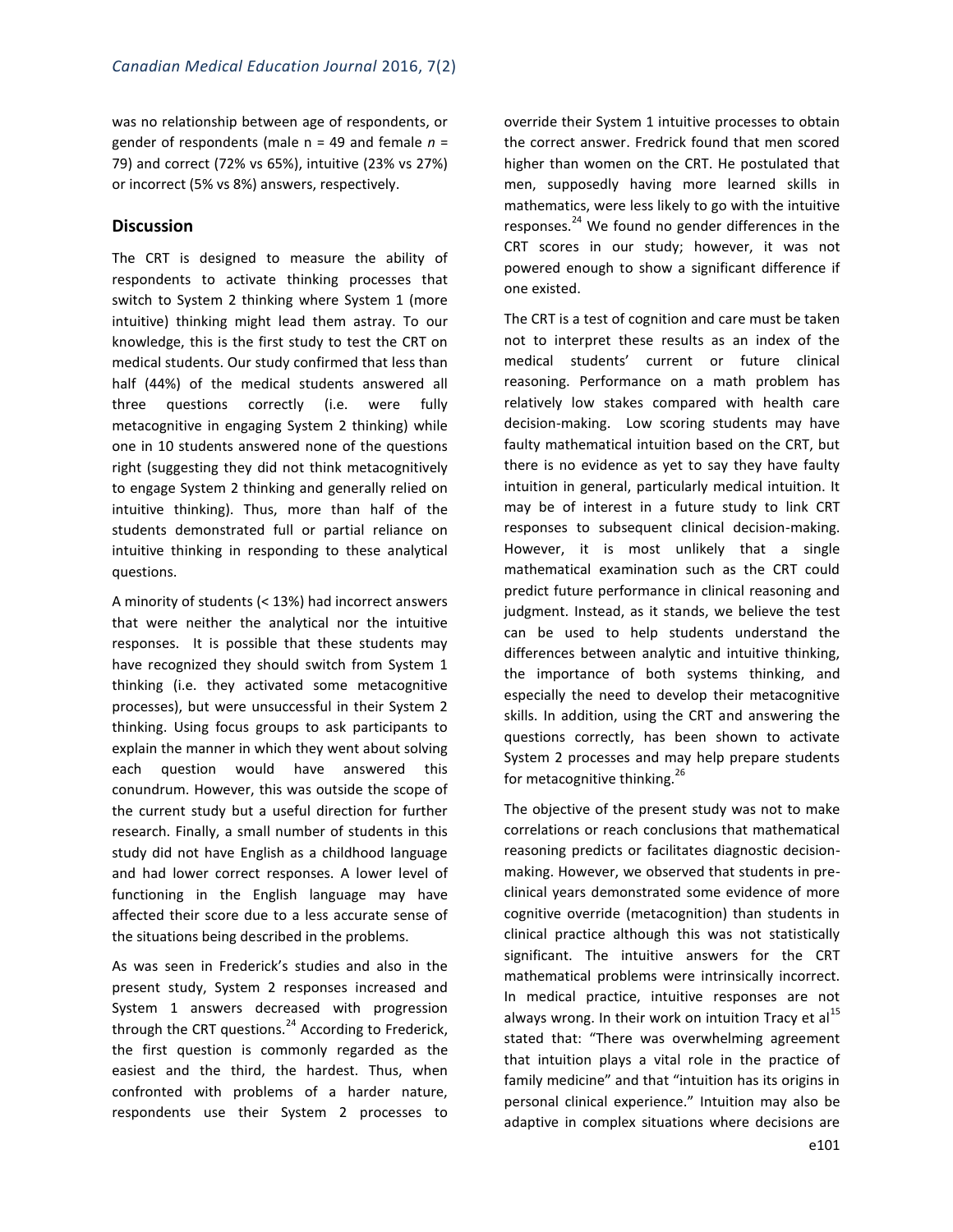required in a timely fashion; for instance, intuitive responses are essential in emergency situations. Nevertheless, where possible, intuition should be guided and formed by System 2 thinking to reduce the possibility of error or cognitive biases.

The CRT has previously been used at an educational session at the Florida Conference of Circuit Judges in 2006. $^{25}$  The medical students in the present study scored higher than the judges, correctly answering a mean of 2.02 of the CRT questions compared to 1.23 for the judges. The judges were also more likely to respond with intuitive responses, in that only two thirds of the judges (compared to 90% of the medical students), gave the right (deliberative) answer to one or more of the CRT questions. There were a number of differences between the studies, however, that caution direct comparisons. The CRT questions in the Judges' study were embedded within a larger questionnaire that was administered over 45 minutes. In contrast, the medical student questionnaire consisted of the 3 CRT questions and a number of demographic questions that was administered over 10-15 minutes between lecture slots.

There were a number of limitations in this study. It was only possible to distribute it to a relatively small number of students between lectures on a couple of occasions as multiple attempts would have affected the reliability of the results, through spill-over of the content and answers of CRT questions to other students. We did not include final year medical students because they were dispersed throughout the various teaching hospitals and were not accessible in a large group. There may be alternative reasons, other than better analytical skills, why some students scored higher System 2 responses than others. For instance, although we specifically asked students if they were previously aware of the CRT problems and excluded them if they answered in the affirmative, it is possible that some may have prior experience in similar kinds of mathematical problems and may therefore have found the CRT problems to be quite straightforward. This CRT test had only three questions; Frederick $^{27}$  has used up to eight CRT problems in some studies, which may result in greater reliability. Ideally, we believe that the CRT test should have been followed up by a debrief where students could have explored the

purpose of the test, the differences between Systems 1 and 2 thinking, the role of metacognition, and the importance of knowing how our minds think as novices, as experts, and in times of distress. Finally there is a need for ongoing research, including non-mathematical critical thinking tests, to assess the development of analytic and logical reasoning skills of medical students and emerging doctors over time.

The CRT mathematical test has shown that intuition is a dominant force in the minds of medical students. It has also shown that it is possible for this intuitive force to be put aside and for logic to prevail even as the CRT questions progress. Awareness and understanding of how experts think, in addition to intuition and metacognitive training, should be promoted amongst medical students as a way to aid their thinking processes and avoid cognitive errors in subsequent clinical practice. Finally, students need to understand how faulty or lazy thinking can lead to cognitive errors that can impact upon patient care and patient safety.

**Conflicts of interest**: There are no conflicts of interest for any of the authors.

#### **References**

- 1. [Tardif J,](http://www.ncbi.nlm.nih.gov/pubmed/?term=Tardif%20J%5BAuthor%5D&cauthor=true&cauthor_uid=21430797) [Triby E,](http://www.ncbi.nlm.nih.gov/pubmed/?term=Triby%20E%5BAuthor%5D&cauthor=true&cauthor_uid=21430797) [Charlin B.](http://www.ncbi.nlm.nih.gov/pubmed/?term=Charlin%20B%5BAuthor%5D&cauthor=true&cauthor_uid=21430797) An analysis of clinical reasoning through a recent and comprehensive approach: the dual-process theory. *Med Educ Online*. 2011.14;16. doi: 10.3402/meo.v16i0.5890.
- 2. Thammasitboon S, Cutrer WB. Diagnostic decisionmaking and strategies to improve diagnosois. *Curr Probl Pediatr Adolesc Health Care.* 2013;43(9):232-41
- 3. WHO Patient Safety Curriculum Guide for Medical Schools. Available at: [http://www.who.int/patientsafety/education/curricul](http://www.who.int/patientsafety/education/curriculum/who_mc_teachers-guide.pdf) [um/who\\_mc\\_teachers-guide.pdf](http://www.who.int/patientsafety/education/curriculum/who_mc_teachers-guide.pdf) [Accessed October 13 2016 ]
- 4. Mandin H, Jones A, Woloschuk W, Harasym P. Helping students learn to think like experts when solving clinical problems. *Acad Med*. 1997;72:173–9.
- 5. Hendricson WD, Andrieu SC, Chadwick DG, et al. Educational strategies associated with development of problem-solving, critical thinking, and self-directed learning. *J Dent Educ*. 2006;70:925–36